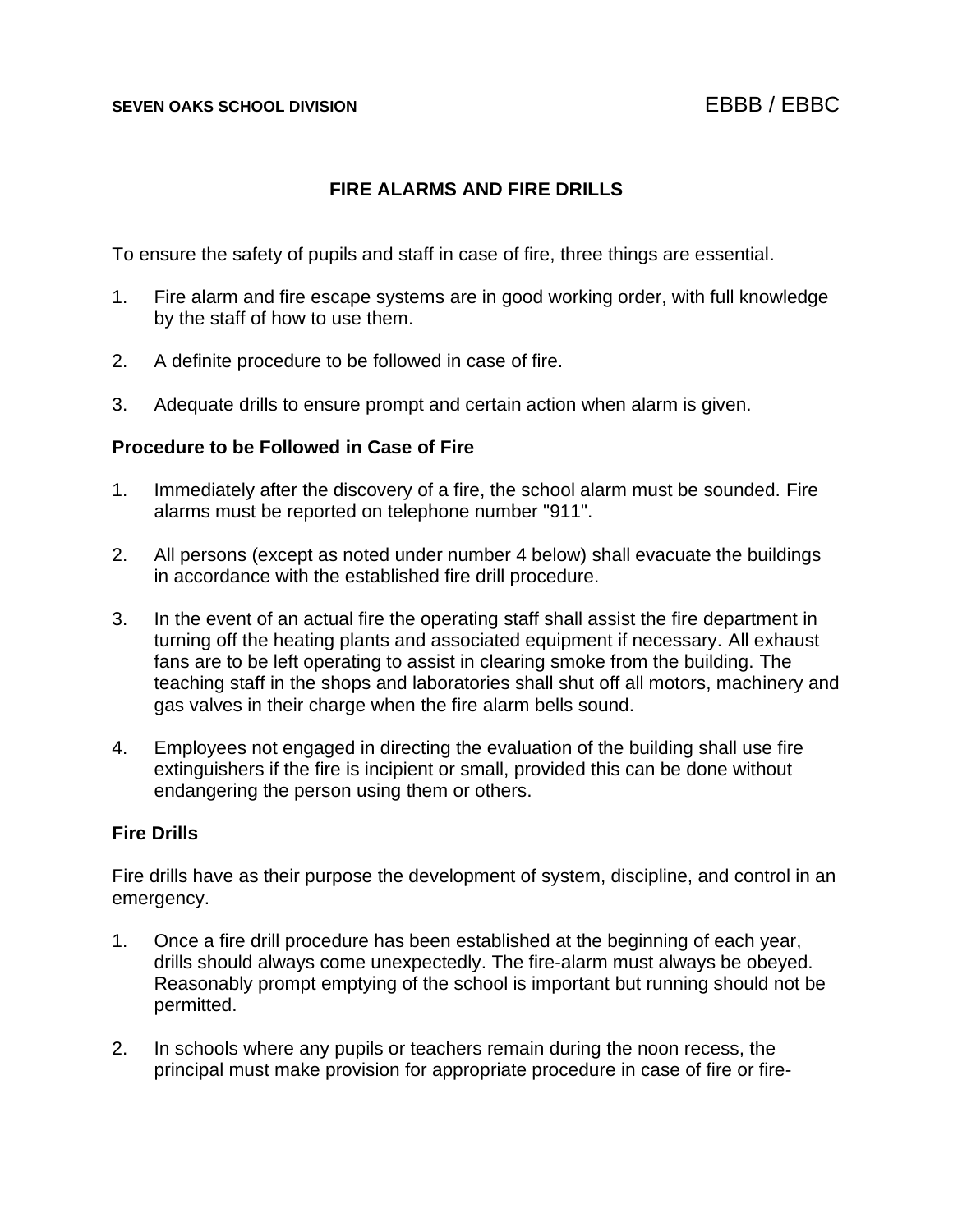### **SEVEN OAKS SCHOOL DIVISION** EBBB / EBBC

alarm.

- 3. No person may be excused from taking part in fire-drills. This regulation applies to caretakers and workmen as well as to pupils and teachers.
- 4. Any ring of the fire-gong is a fire-alarm and must be obeyed.
- 5. No person taking part in fire-drill in a school shall be permitted to take with him any article of clothing or other possession not on his person at the time of the fire alarm.
- 6. The teacher shall arrange that the classroom door is closed after the last pupil has made his exit.
- 7. On emerging from the school during a fire-drill, pupils are to be lined up in classes with their teachers on the school grounds at some distance from the building. Before the recall signal is given each teacher shall check the class of which he is at the time in charge to make sure that no pupil is left in the building.
- 8. When a fire alarm is given, any child who has left his class for any reason, whether he is in the school or on the playground, shall go directly to meet his class on the grounds.
- 9. Instructions 5, 6 and 7, noted under "Fire Alarms and Fire Escapes" apply to all fire drills.
- 10. Fire drills shall be held at least ten times in each school year and where practicable in the opinion of the Principal at least once in each month. Form SO10 (Fire Drill Report) is to be sent to the Board Office at the end of each month.
- 11. In schools so equipped, fire escapes are to be used in fire drills.
- 12. From time to time, a drill shall be conducted as if a normal exit were blocked.

### **Fire Alarms and Fire Escapes**

- 1. All members of the teaching and custodial staff must be familiar with the exact location of fire alarm stations in their respective schools and must know how to turn in an alarm in case of fire and how to proceed subsequently.
- 2. The fire alarm system must not be used for any purpose other than fire drills or alarm in case of fire. The fire alarm system must be tested by the custodian monthly.